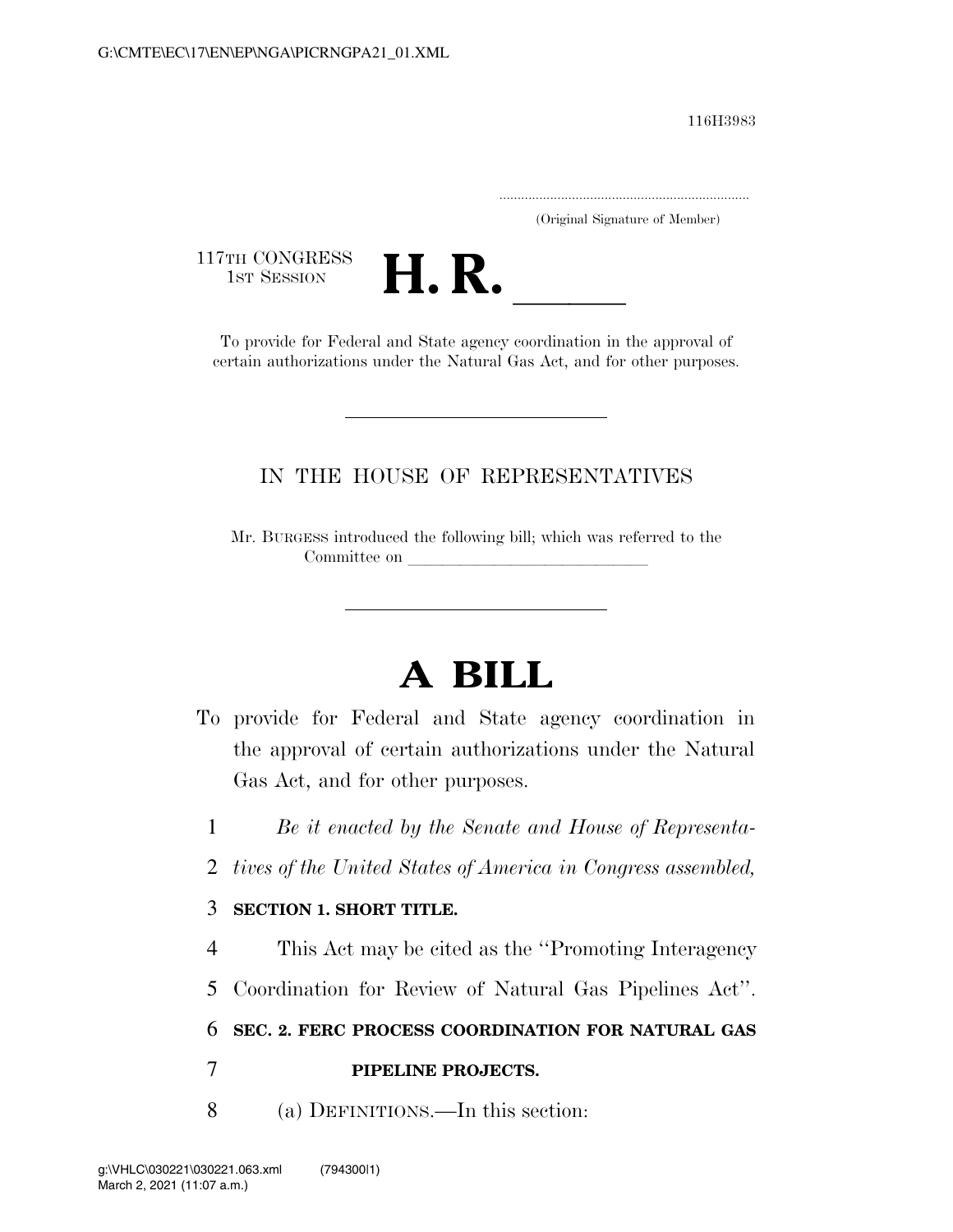| $\mathbf{1}$   | (1) COMMISSION.—The term "Commission"                        |
|----------------|--------------------------------------------------------------|
| $\overline{2}$ | means the Federal Energy Regulatory Commission.              |
| 3              | FEDERAL AUTHORIZATION.—The<br>(2)<br>term                    |
| $\overline{4}$ | "Federal authorization" has the meaning given that           |
| 5              | term in section $15(a)$ of the Natural Gas Act $(15)$        |
| 6              | U.S.C. $717n(a)$ ).                                          |
| $\overline{7}$ | (3) NEPA REVIEW.—The term "NEPA review"                      |
| 8              | means the process of reviewing a proposed Federal            |
| 9              | action under section 102 of the National Environ-            |
| 10             | mental Policy Act of 1969 (42 U.S.C. 4332).                  |
| 11             | (4) PROJECT-RELATED NEPA REVIEW.—The                         |
| 12             | term "project-related NEPA review" means<br>any              |
| 13             | NEPA review required to be conducted with respect            |
| 14             | to the issuance of an authorization under section 3          |
| 15             | of the Natural Gas Act or a certificate of public con-       |
| 16             | venience and necessity under section 7 of such Act.          |
| 17             | (b) COMMISSION NEPA REVIEW RESPONSIBIL-                      |
|                | 18 ITIES.—In acting as the lead agency under section         |
| 19             | $15(b)(1)$ of the Natural Gas Act for the purposes of com-   |
| 20             | plying with the National Environmental Policy Act of         |
| 21             | $1969$ (42 U.S.C. 4321 et seq.) with respect to an author-   |
| 22             | ization under section 3 of the Natural Gas Act or a certifi- |
| 23             | cate of public convenience and necessity under section 7     |
| 24             | of such Act, the Commission shall, in accordance with this   |
| 25             | section and other applicable Federal law—                    |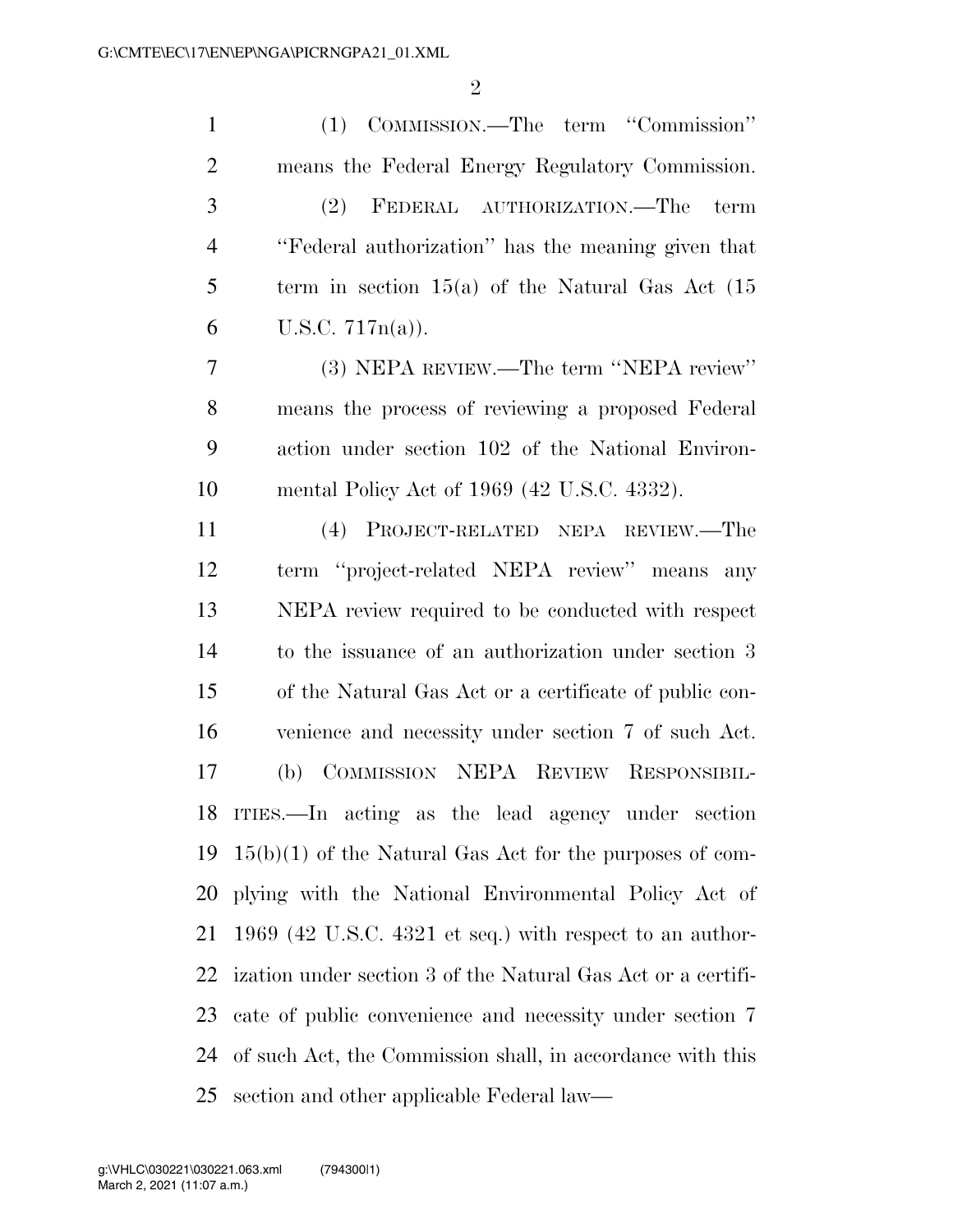1 (1) be the only lead agency;

 (2) coordinate as early as practicable with each agency designated as a participating agency under subsection (d)(3) to ensure that the Commission de- velops information in conducting its project-related NEPA review that is usable by the participating agency in considering an aspect of an application for a Federal authorization for which the agency is re-sponsible; and

 (3) take such actions as are necessary and proper to facilitate the expeditious resolution of its project-related NEPA review.

 (c) DEFERENCE TO COMMISSION.—In making a deci- sion with respect to a Federal authorization required with respect to an application for authorization under section 3 of the Natural Gas Act or a certificate of public conven- ience and necessity under section 7 of such Act, each agen- cy shall give deference, to the maximum extent authorized by law, to the scope of the project-related NEPA review that the Commission determines to be appropriate.

21 (d) PARTICIPATING AGENCIES.—

 (1) IDENTIFICATION.—The Commission shall identify, as early as practicable after it is notified by a person applying for an authorization under section 3 of the Natural Gas Act or a certificate of public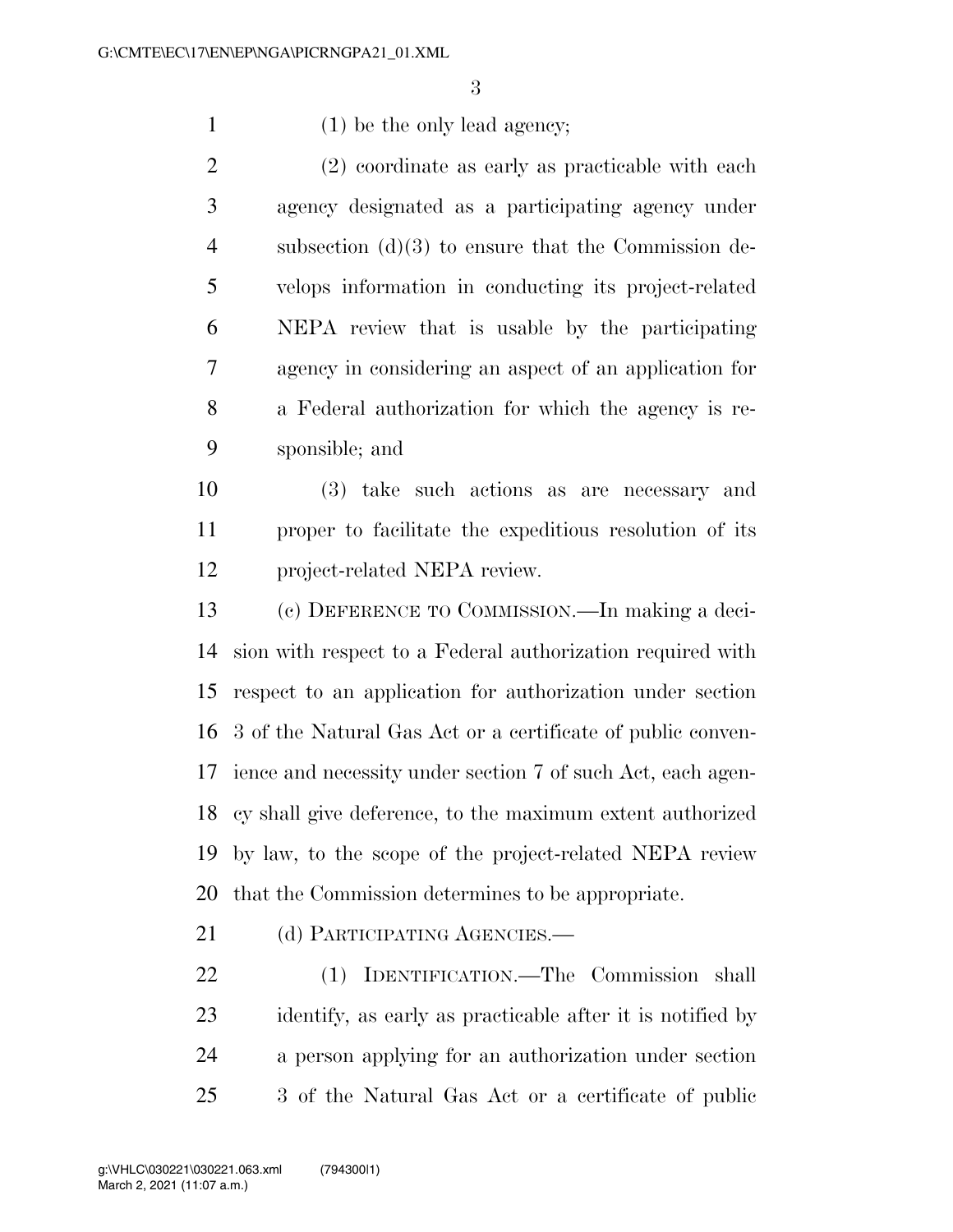convenience and necessity under section 7 of such Act, any Federal or State agency, local government, or Indian Tribe that may issue a Federal authoriza- tion or is required by Federal law to consult with the Commission in conjunction with the issuance of a Federal authorization required for such authoriza-tion or certificate.

(2) INVITATION.—

 (A) IN GENERAL.—The Commission shall invite any agency identified under paragraph (1) to participate in the review process for the applicable Federal authorization.

 (B) DEADLINE.—An invitation issued under subparagraph (A) shall establish a dead- line by which a response to the invitation shall be submitted to the Commission, which may be extended by the Commission for good cause.

 (3) DESIGNATION AS PARTICIPATING AGEN- CIES.—The Commission shall designate an agency identified under paragraph (1) as a participating agency with respect to an application for authoriza- tion under section 3 of the Natural Gas Act or a certificate of public convenience and necessity under section 7 of such Act unless the agency informs the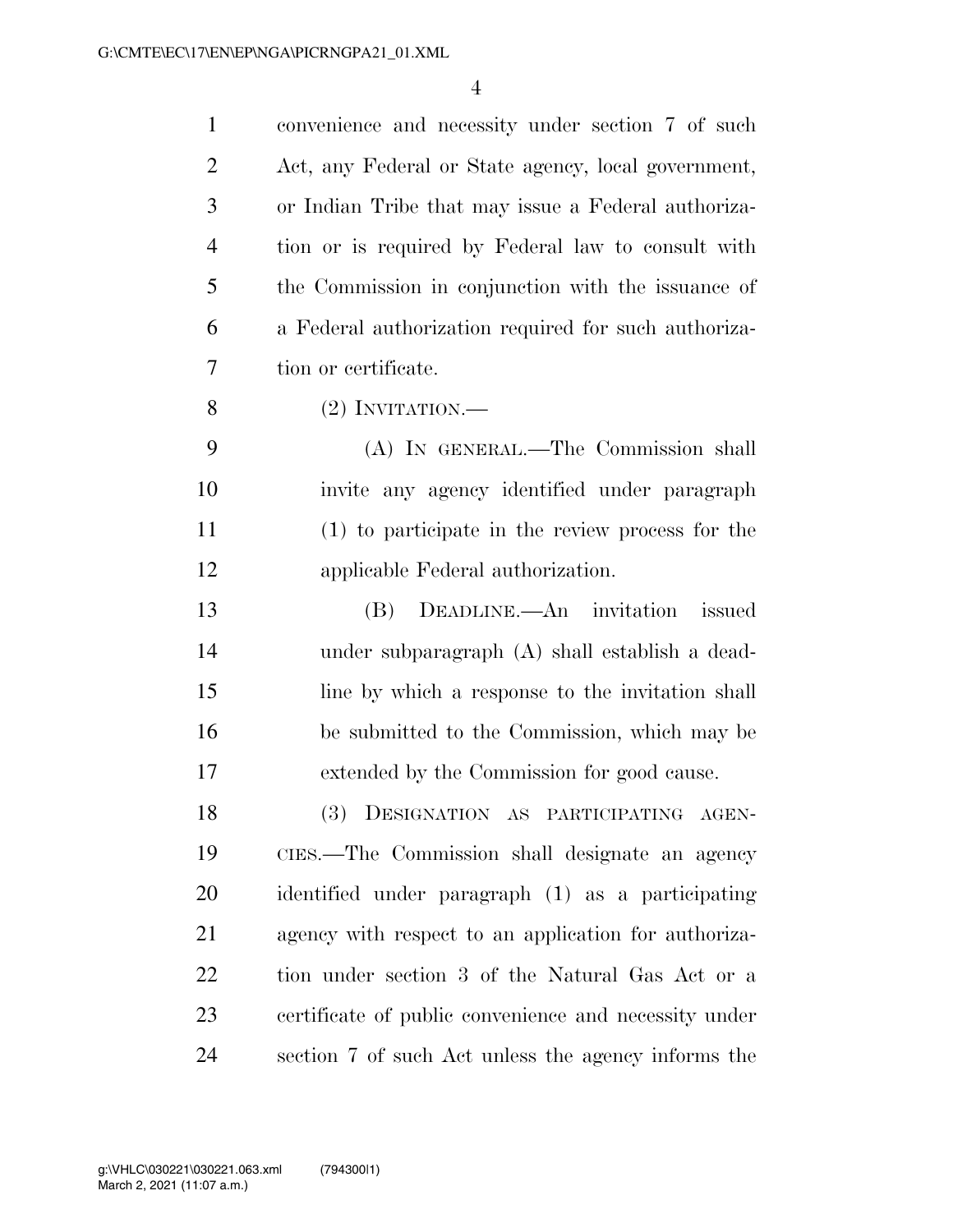| $\mathbf{1}$   | Commission, in writing, by the deadline established |
|----------------|-----------------------------------------------------|
| $\overline{2}$ | pursuant to paragraph $(2)(B)$ , that the agency—   |
| 3              | (A) has no jurisdiction or authority with           |
| $\overline{4}$ | respect to the applicable Federal authorization;    |
| 5              | (B) has no special expertise or information         |
| 6              | relevant to any project-related NEPA review; or     |
| 7              | (C) does not intend to submit comments              |
| 8              | for the record for the project-related NEPA re-     |
| 9              | view conducted by the Commission.                   |
| 10             | (4) EFFECT OF NON-DESIGNATION.—                     |
| 11             | (A) EFFECT ON AGENCY.—Any agency                    |
| 12             | that is not designated as a participating agency    |
| 13             | under paragraph $(3)$ with respect to an applica-   |
| 14             | tion for an authorization under section 3 of the    |
| 15             | Natural Gas Act or a certificate of public con-     |
| 16             | venience and necessity under section 7 of such      |
| 17             | Act may not request or conduct a NEPA review        |
| 18             | that is supplemental to the project-related         |
| 19             | NEPA review conducted by the Commission,            |
| 20             | unless the agency—                                  |
| 21             | (i) demonstrates that such review is                |
| 22             | legally necessary for the agency to carry           |
| 23             | out responsibilities in considering an as-          |
| 24             | pect of an application for a Federal au-            |
| 25             | thorization; and                                    |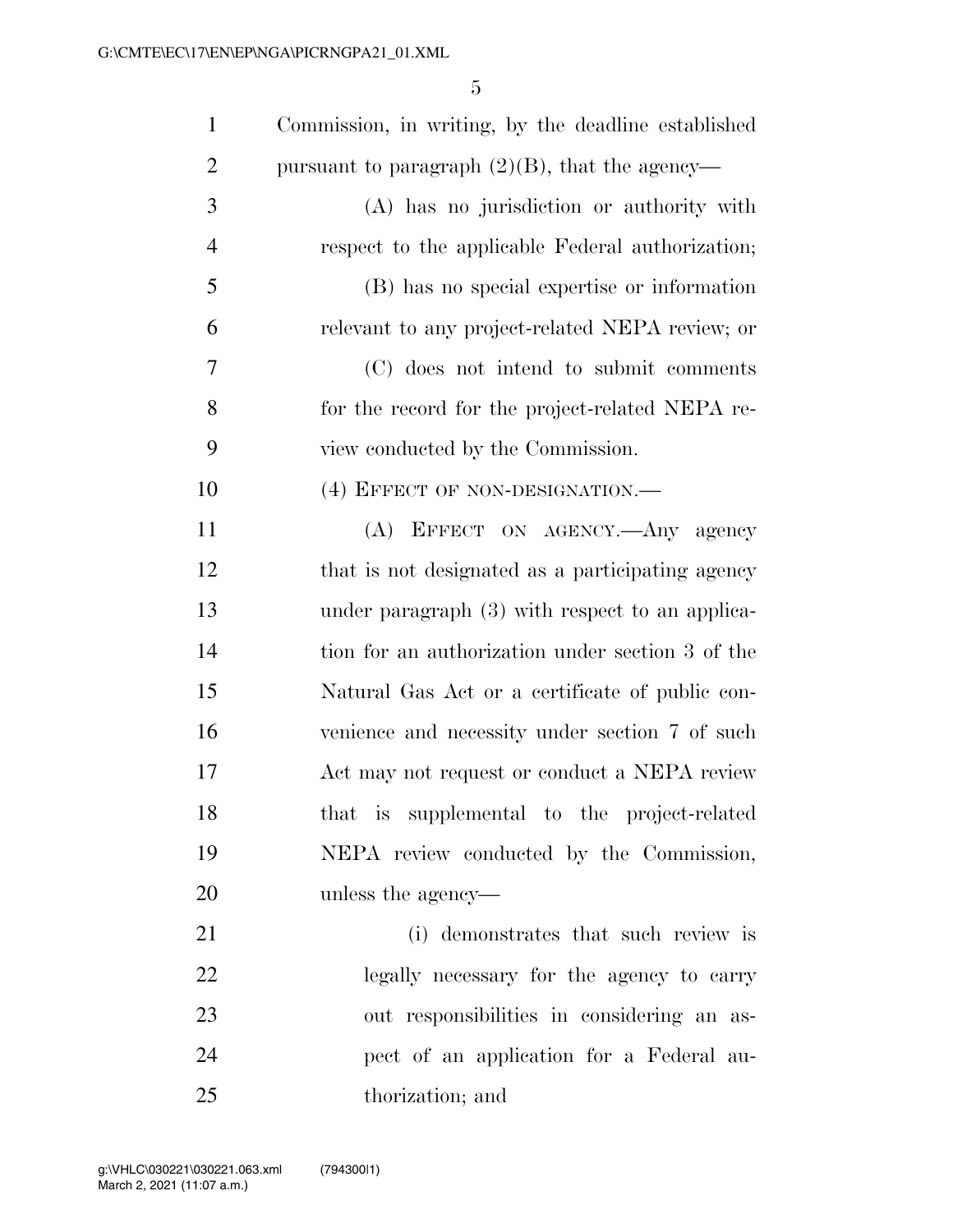| $\mathbf{1}$   | (ii) requires information that could                  |
|----------------|-------------------------------------------------------|
| $\overline{2}$ | not have been obtained during the project-            |
| 3              | related NEPA review conducted by the                  |
| $\overline{4}$ | Commission.                                           |
| 5              | (B) COMMENTS; RECORD.—The Commis-                     |
| 6              | sion shall not, with respect to an agency that is     |
| 7              | not designated as a participating agency under        |
| 8              | paragraph $(3)$ with respect to an application for    |
| 9              | an authorization under section 3 of the Natural       |
| 10             | Gas Act or a certificate of public convenience        |
| 11             | and necessity under section 7 of such Act—            |
| 12             | (i) consider any comments or other in-                |
| 13             | formation submitted by such agency for                |
| 14             | the project-related NEPA review conducted             |
| 15             | by the Commission; or                                 |
| 16             | (ii) include any such comments or                     |
| 17             | other information in the record for such              |
| 18             | project-related NEPA review.                          |
| 19             | $(e)$ SCHEDULE.—                                      |
| 20             | (1)<br>DEADLINE<br>FOR FEDERAL AUTHORIZA-             |
| 21             | TIONS.—A deadline for a Federal authorization re-     |
| <u>22</u>      | quired with respect to an application for authoriza-  |
| 23             | tion under section 3 of the Natural Gas Act or a      |
| 24             | certificate of public convenience and necessity under |
| 25             | section 7 of such Act set by the Commission under     |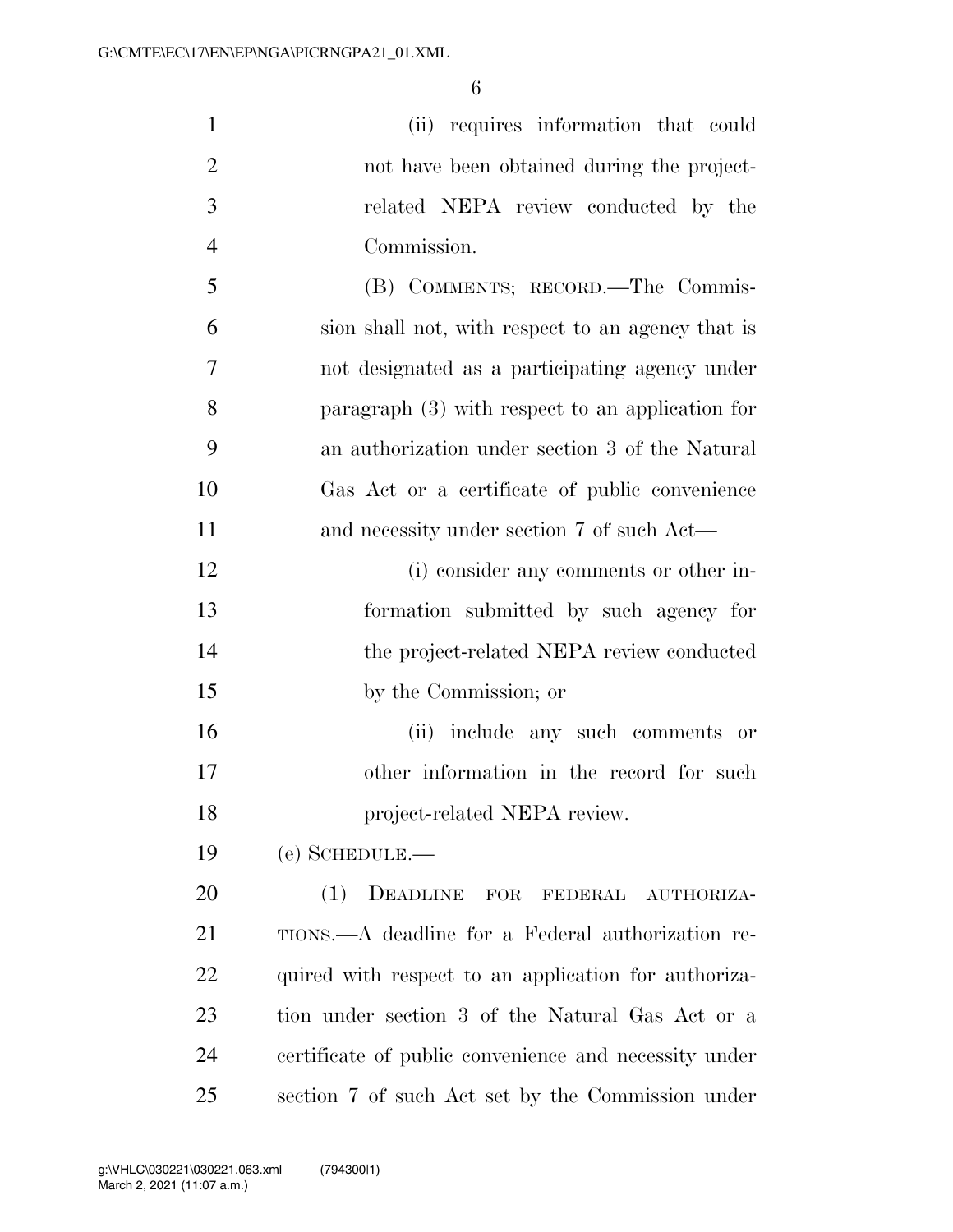1 section 15(c)(1) of such Act shall be not later than 90 days after the Commission completes its project- related NEPA review, unless an applicable schedule is otherwise established by Federal law.

 (2) CONCURRENT REVIEWS.—Each Federal and State agency—

 (A) that may consider an application for a Federal authorization required with respect to an application for authorization under section 3 of the Natural Gas Act or a certificate of public convenience and necessity under section 7 of such Act shall formulate and implement a plan for administrative, policy, and procedural mech- anisms to enable the agency to ensure comple- tion of Federal authorizations in compliance with schedules established by the Commission 17 under section  $15(e)(1)$  of such Act; and

 (B) in considering an aspect of an applica- tion for a Federal authorization required with respect to an application for authorization under section 3 of the Natural Gas Act or a certificate of public convenience and necessity 23 under section 7 of such Act, shall—

 (i) formulate and implement a plan to enable the agency to comply with the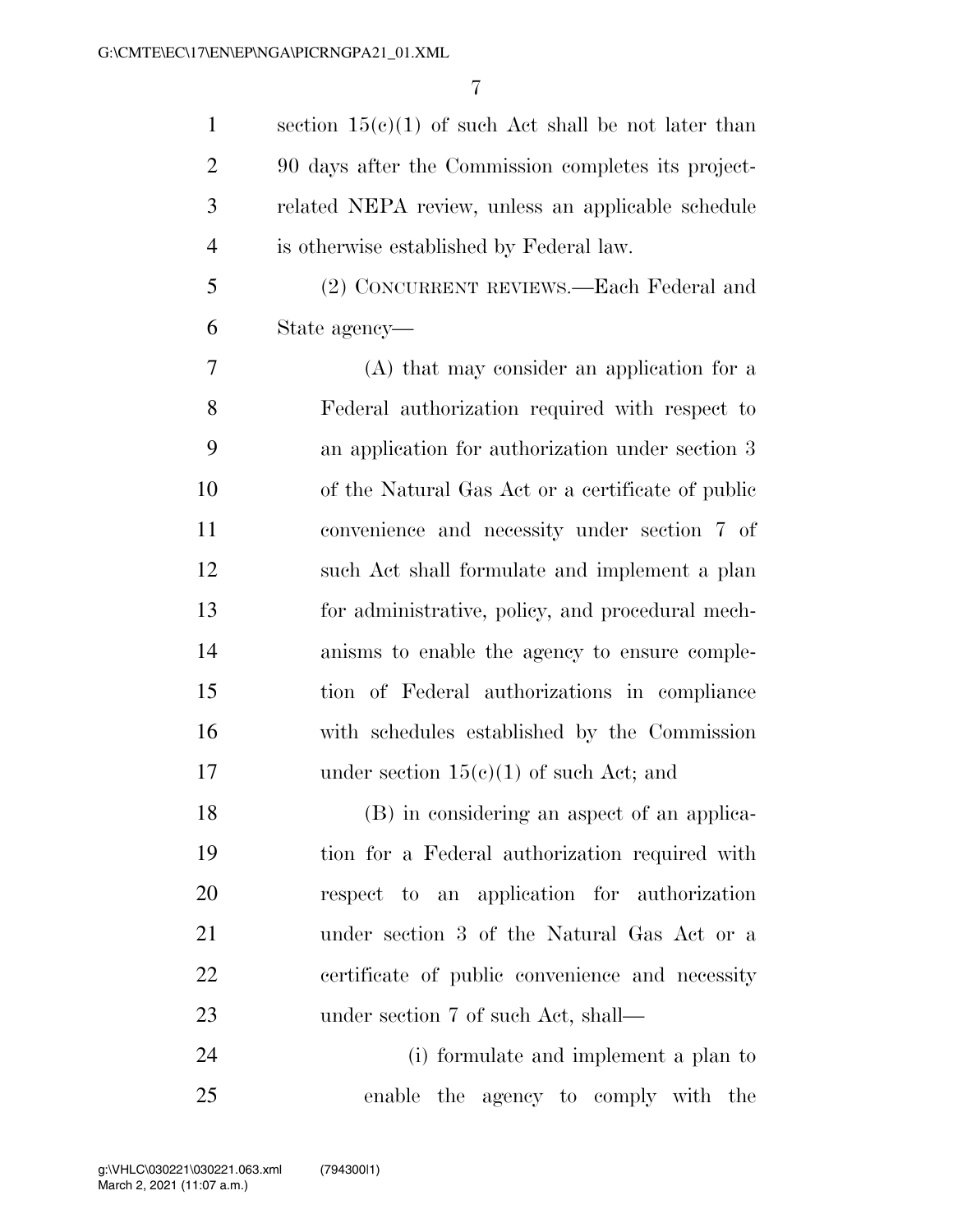| $\mathbf{1}$   | schedule established by the Commission        |
|----------------|-----------------------------------------------|
| $\overline{2}$ | under section $15(c)(1)$ of such Act;         |
| 3              | (ii) carry out the obligations of that        |
| $\overline{4}$ | agency under applicable law concurrently,     |
| 5              | and in conjunction with, the project-related  |
| 6              | NEPA review conducted by the Commis-          |
| $\overline{7}$ | sion, and in compliance with the schedule     |
| 8              | established by the Commission under sec-      |
| 9              | tion $15(e)(1)$ of such Act, unless the agen- |
| 10             | cy notifies the Commission in writing that    |
| 11             | doing so would impair the ability of the      |
| 12             | agency to conduct needed analysis or oth-     |
| 13             | erwise carry out such obligations;            |
| 14             | (iii) transmit to the Commission a            |
| 15             | statement—                                    |
| 16             | (I) acknowledging receipt of the              |
| 17             | schedule established by the Commis-           |
| 18             | under section $15(e)(1)$ of the<br>sion       |
| 19             | Natural Gas Act; and                          |
| 20             | (II) setting forth the plan formu-            |
| 21             | lated under clause (i) of this subpara-       |
| 22             | graph;                                        |
| 23             | (iv) not later than 30 days after the         |
| 24             | agency receives such application for a Fed-   |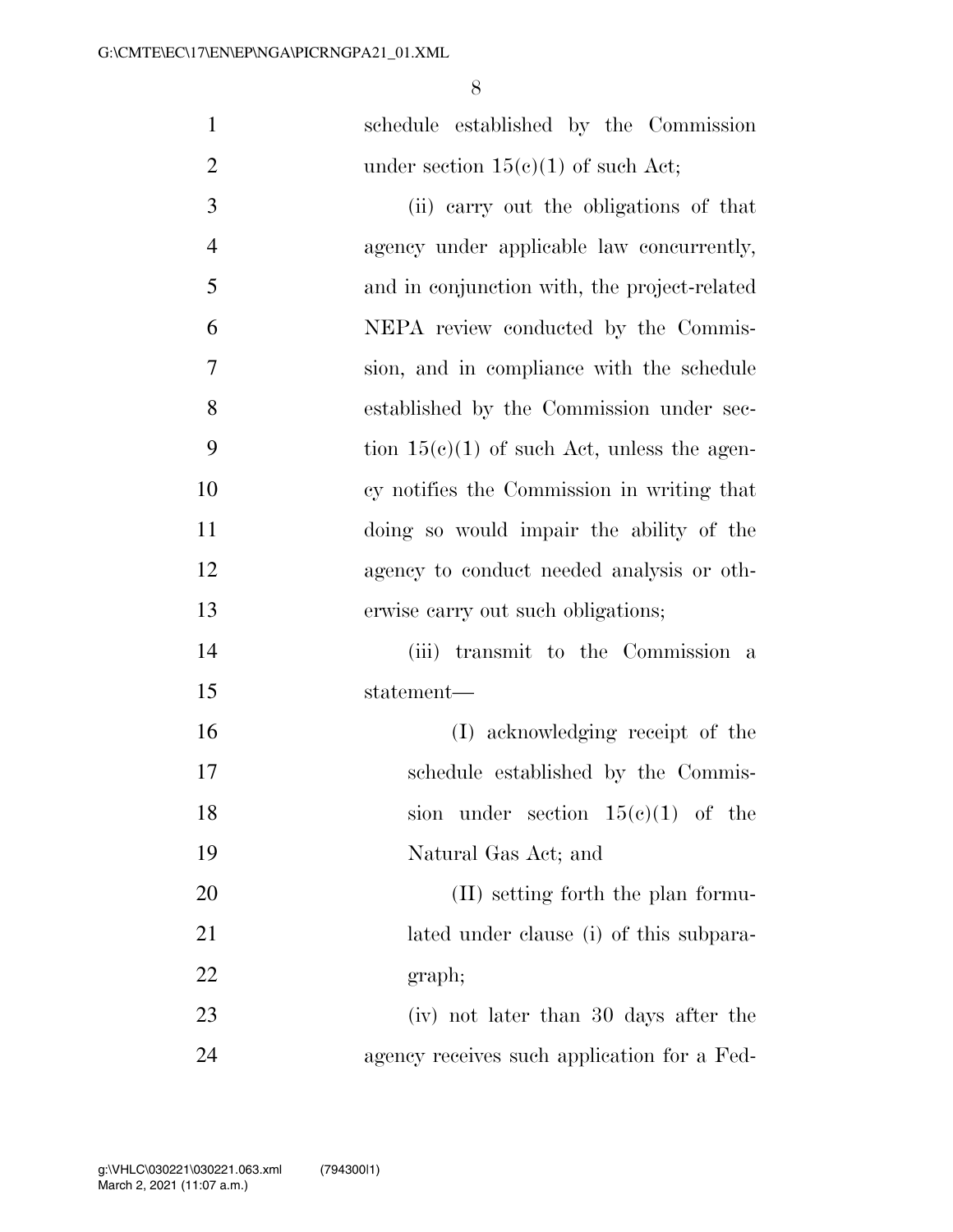| $\mathbf{1}$   | eral authorization, transmit to the appli-    |
|----------------|-----------------------------------------------|
| $\overline{2}$ | cant a notice—                                |
| 3              | (I) indicating whether such appli-            |
| $\overline{4}$ | cation is ready for processing; and           |
| 5              | (II) if such application is not               |
| 6              | ready for processing, that includes a         |
| $\tau$         | comprehensive description of the in-          |
| 8              | formation needed for the agency to            |
| 9              | determine that the application is             |
| 10             | ready for processing;                         |
| 11             | (v) determine that such application           |
| 12             | for a Federal authorization is ready for      |
| 13             | processing for purposes of clause (iv) if     |
| 14             | such application is sufficiently complete for |
| 15             | the purposes of commencing consideration,     |
| 16             | regardless of whether supplemental infor-     |
| 17             | mation is necessary to enable the agency to   |
| 18             | complete the consideration required by law    |
| 19             | with respect to such application; and         |
| 20             | (vi) not less often than once every 90        |
| 21             | days, transmit to the Commission a report     |
| 22             | describing the progress made in consid-       |
| 23             | ering such application for a Federal au-      |
| 24             | thorization.                                  |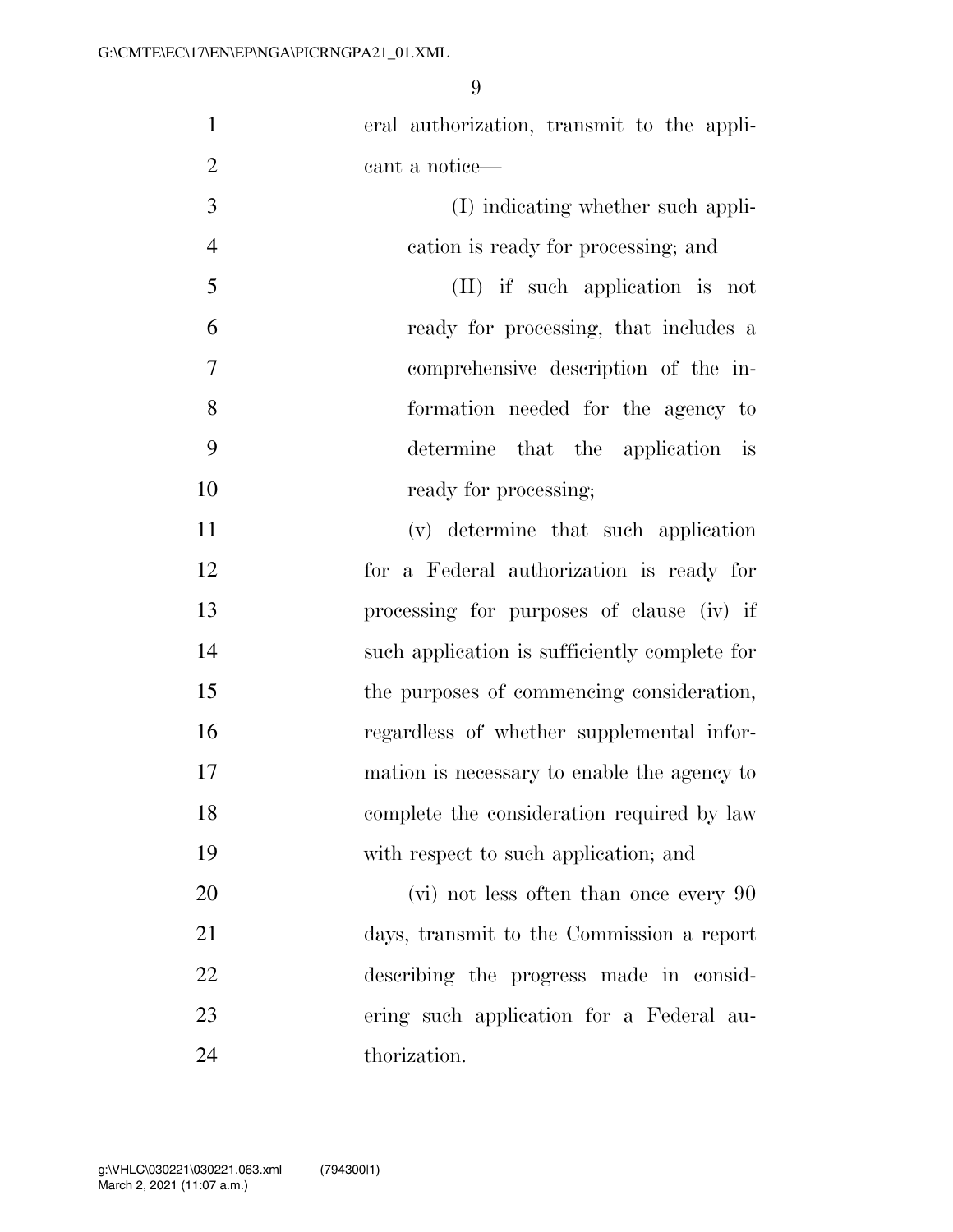| $\mathbf{1}$   | (3) FAILURE TO MEET DEADLINE.—If a Fed-                                         |
|----------------|---------------------------------------------------------------------------------|
| $\overline{2}$ | eral or State agency, including the Commission, fails                           |
| 3              | to meet a deadline for a Federal authorization set                              |
| $\overline{4}$ | forth in the schedule established by the Commission                             |
| 5              | under section $15(e)(1)$ of the Natural Gas Act, not                            |
| 6              | later than 5 days after such deadline, the head of                              |
| 7              | the relevant Federal agency (including, in the case                             |
| 8              | of a failure by a State agency, the Federal agency                              |
| 9              | overseeing the delegated authority) shall notify Con-                           |
| 10             | gress and the Commission of such failure and set                                |
| 11             | forth a recommended implementation plan to ensure                               |
| 12             | completion of the action to which such deadline ap-                             |
| 13             | plied.                                                                          |
| 14             | (f) CONSIDERATION OF APPLICATIONS FOR FEDERAL                                   |
| 15             | AUTHORIZATION.                                                                  |
| 16             | (1)<br><b>ISSUE</b><br><b>IDENTIFICATION</b><br>$\operatorname{AND}$<br>RESOLU- |
| 17             | $TION$ .                                                                        |
| 18             | (A) IDENTIFICATION.—Federal and State                                           |
| 19             | agencies that may consider an aspect of an ap-                                  |
| 20             | plication for a Federal authorization shall iden-                               |
| 21             | tify, as early as possible, any issues of concern                               |
| 22             | that may delay or prevent an agency from                                        |
| 23             | working with the Commission to resolve such                                     |
| 24             | issues and granting such authorization.                                         |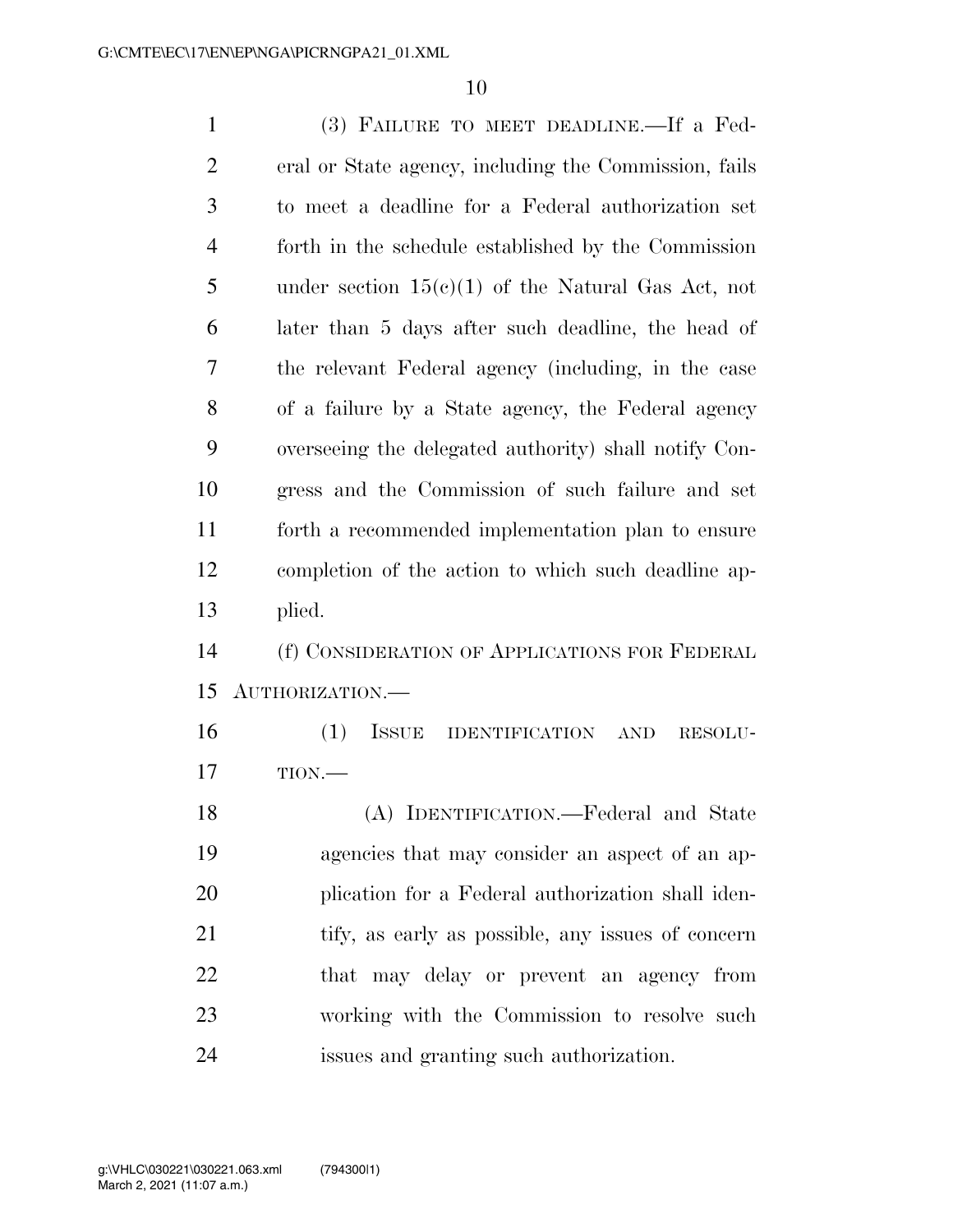(B) ISSUE RESOLUTION.—The Commission may forward any issue of concern identified under subparagraph (A) to the heads of the rel- evant agencies (including, in the case of an issue of concern that is a failure by a State agency, the Federal agency overseeing the dele-gated authority, if applicable) for resolution.

 (2) REMOTE SURVEYS.—If a Federal or State agency considering an aspect of an application for a Federal authorization requires the person applying for such authorization to submit data, the agency shall consider any such data gathered by aerial or other remote means that the person submits. The agency may grant a conditional approval for the Federal authorization based on data gathered by aerial or remote means, conditioned on the verification of such data by subsequent onsite in-spection.

 (3) APPLICATION PROCESSING.—The Commis- sion, and Federal and State agencies, may allow a person applying for a Federal authorization to fund a third-party contractor to assist in reviewing the application for such authorization.

 (g) ACCOUNTABILITY, TRANSPARENCY, EFFI-CIENCY.—For an application for an authorization under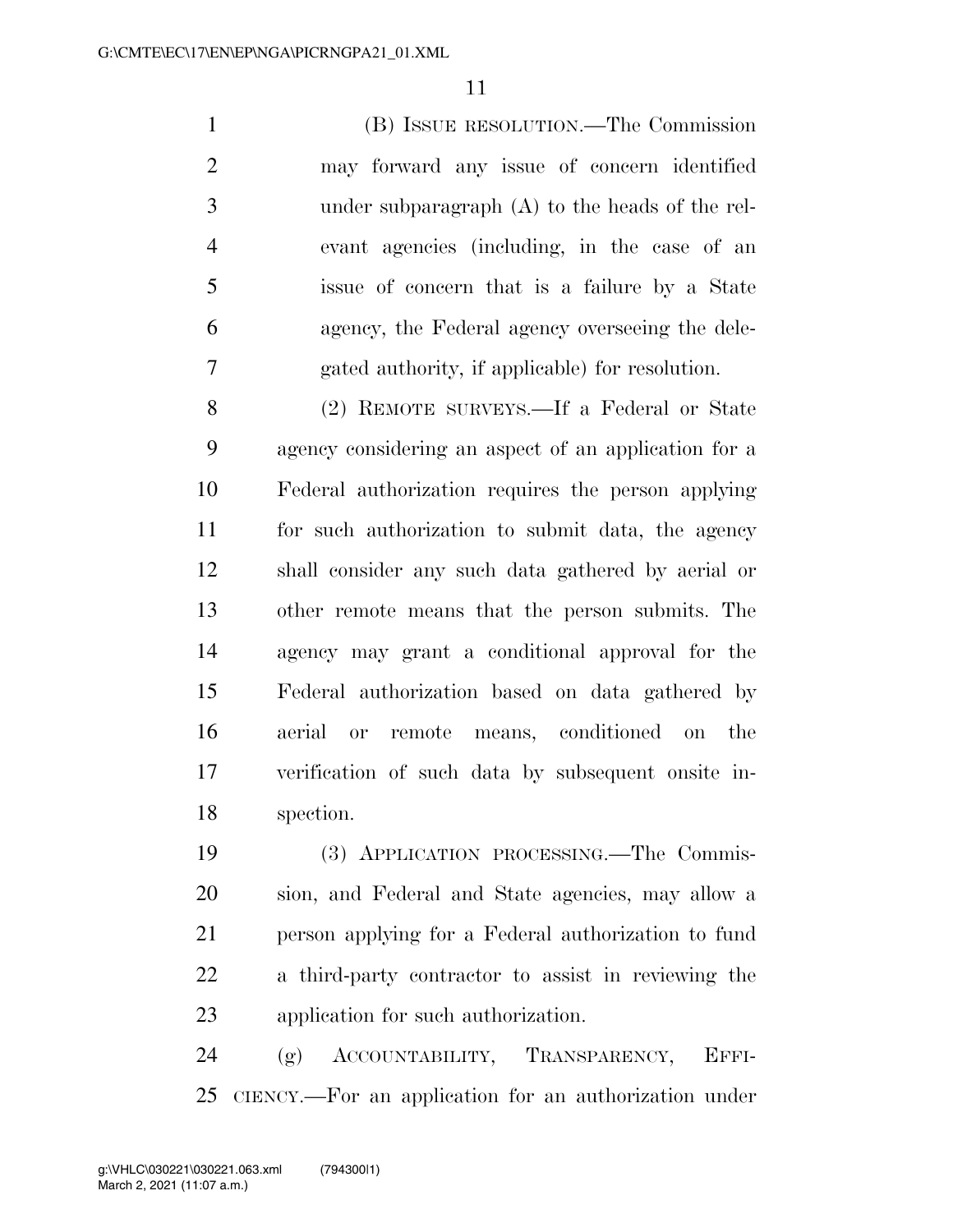| $\mathbf{1}$ | section 3 of the Natural Gas Act or a certificate of public |
|--------------|-------------------------------------------------------------|
| 2            | convenience and necessity under section 7 of such Act that  |
| 3            | requires multiple Federal authorizations, the Commission,   |
| 4            | with input from any Federal or State agency considering     |
| 5            | an aspect of the application, shall track and make avail-   |
| 6            | able to the public on the Commission's website information  |
| 7            | related to the actions required to complete the Federal au- |
| 8            | thorizations. Such information shall include the following: |
| 9            | (1) The schedule established by the Commission              |
| 10           | under section $15(c)(1)$ of the Natural Gas Act.            |
| 11           | $(2)$ A list of all the actions required by each ap-        |
| 12           | plicable agency to complete permitting, reviews, and        |
| 13           | other actions necessary to obtain a final decision on       |
| 14           | the application.                                            |
| 15           | (3) The expected completion date for each such              |
| 16           | action.                                                     |
| 17           | (4) A point of contact at the agency responsible            |
| 18           | for each such action.                                       |
| 19           | $(5)$ In the event that an action is still pending          |
| 20           | as of the expected date of completion, a brief expla-       |
| 21           | nation of the reasons for the delay.                        |
| 22           | SEC. 3. PIPELINE SECURITY.                                  |
| 23           | In considering an application for an authorization          |
| 24           | under section 3 of the Natural Gas Act or a certificate     |
| 25           | of public convenience and necessity under section 7 of such |